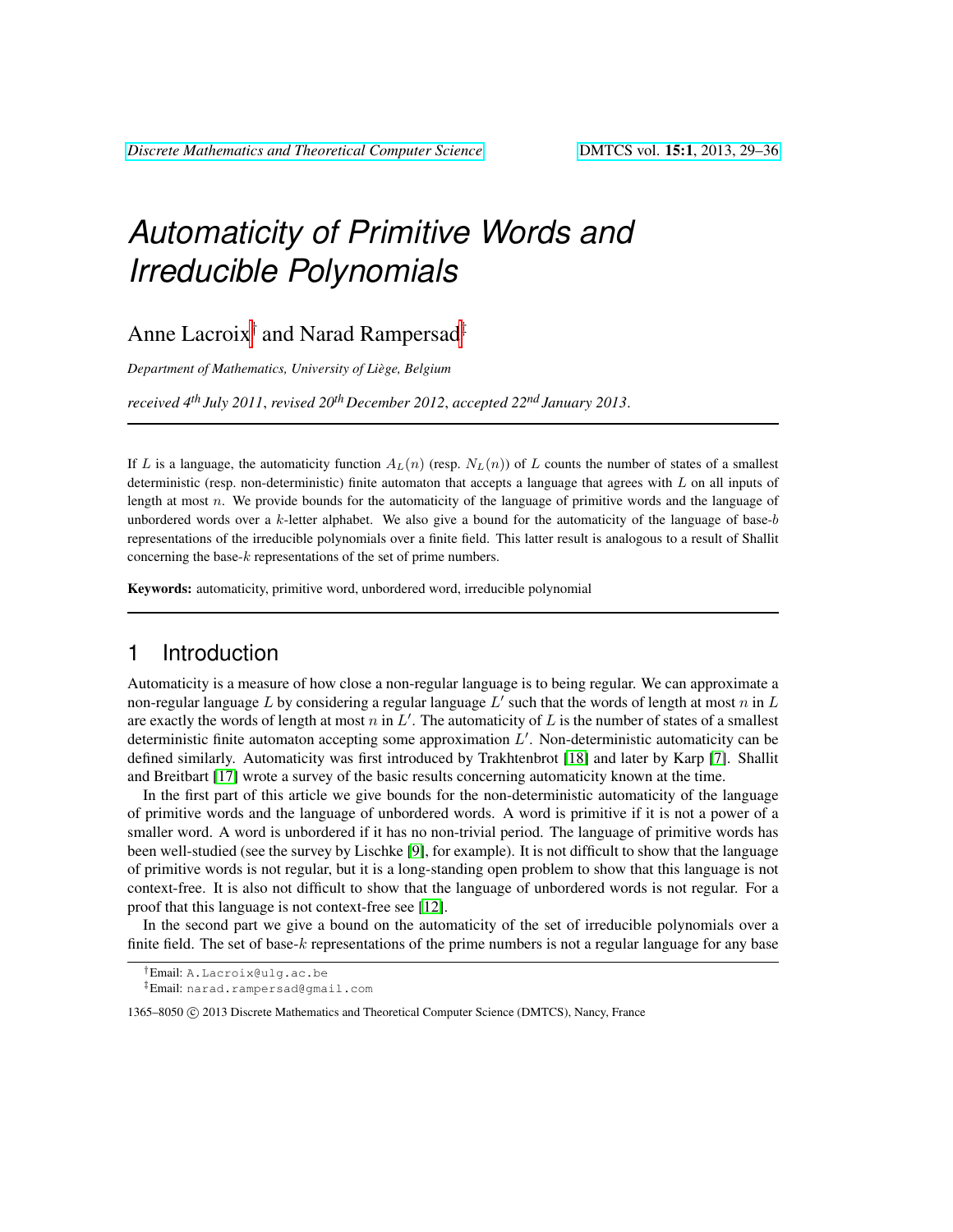k. Shallit [\[16\]](#page-7-5) gave a lower bound on the automaticity of the set of prime numbers in any base. We consider the same problem in the setting of polynomials over a finite field. Given a fixed non-constant polynomial b, one can also define the base-b representation for such polynomials (see for example [\[14\]](#page-7-6)). Rigo and Waxweiler [\[15\]](#page-7-7) proved that the set of base-b representations of the irreducible polynomials is again a non-regular language for any base b. We obtain our bound for the automaticity using arguments similar to those of [\[16\]](#page-7-5).

There is an interesting connection between primitive words and irreducible polynomials over a finite field. The number of primitive words of length  $n$  over an alphabet of size  $q$  is

$$
\sum_{d|n} \mu(d) q^{n/d},\tag{1}
$$

where  $\mu$  is the Möbius function (see [\[10,](#page-7-8) Section 1.3]). Similarly, the number of monic irreducible polynomials of degree  $n$  over the finite field with  $q$  elements is

$$
\frac{1}{n} \sum_{d|n} \mu(d) q^{n/d}.
$$

This is equal to the number of equivalence classes of primitive words of length n under the conjugacy relation  $x \sim y$  if x is a cyclic shift of y. For an explicit bijection between the set of irreducible polynomials and the set of primitive necklaces, see [\[13,](#page-7-9) Section 7.6.2].

### 2 Definitions

Let  $L \subseteq \Sigma^*$ . A language  $L'$  is an *n-th order approximation* to L if

$$
L' \cap \Sigma^{\leq n} = L \cap \Sigma^{\leq n}.
$$

We define the *automaticity*  $A_L(n)$  of a language L to be the number of states of a smallest DFA accepting some n-th order approximation to L. Similarly, the *nondeterministic automaticity*  $N_L(n)$  of a language L is the number of states of a smallest NFA accepting some  $n$ -th order approximation to  $L$ .

Let  $x, y \in \Sigma^*$ . We say that x and y are n-similar for L if for all  $z \in \Sigma^*$  with  $|xz|, |yz| \le n$ , we have  $xz \in L$  if and only if  $yz \in L$ . If x and y are not n-similar, then they are n-dissimilar for L.

**Theorem 1** ([\[8\]](#page-7-10)) Let  $L \subseteq \Sigma^*$ . For all  $n \geq 0$ ,  $A_L(n)$  is the maximum possible cardinality of a set of *pairwise* n*-dissimilar words for* L*.*

**Example 2** Let  $L = \{0^n1^n : n \ge 0\}$ . Then  $A_L(n) \ge m+1$  for  $n = 2m, 2m+1$ , since  $\{\varepsilon, 0, 00, \ldots, 0^m\}$ is a set of pairwise  $2m$ -dissimilar words for L. To see this, consider  $0^j$  and  $0^k$  for  $0\leq j < k \leq n$ . Then  $0^{j}1^{j} \in L$  and  $0^{k}1^{j} \notin L$ .

Let U be a finite set of words. We say that U is a set of *uniformly* n*-dissimilar words for* L if for each  $x \in U$  there exists z such that

- $|xz| \leq n$  and  $xz \in L$ ; and
- for each  $y \in U$  such that  $x \neq y$ , we have  $|yz| \leq n$  and  $yz \notin L$ .

<span id="page-1-0"></span>**Theorem 3** ([\[3\]](#page-7-11)) Let  $L \subseteq \Sigma^*$  and let U be a set of uniformly *n*-dissimilar words for L. Then  $N_L(n) \geq$  $|U|$ .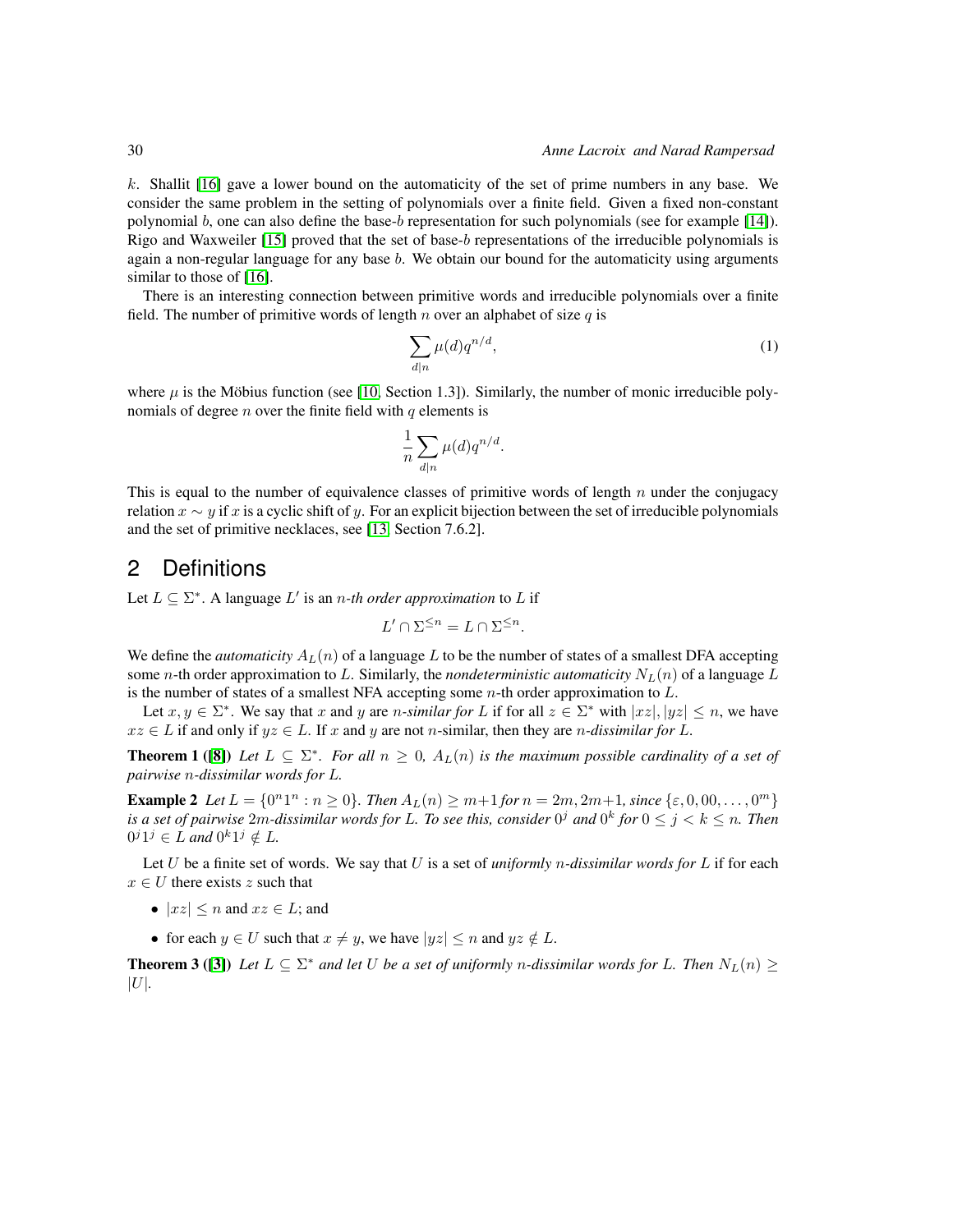## 3 Automaticity of primitive and unbordered words

Let  $k \ge 2$  be an integer. A word y is a k-power if y can be written as  $y = x^k$  for some non-empty word x. If y cannot be so written for any  $k \geq 2$ , then y is *primitive*.

Bordered words are generalizations of powers. We say a word  $x$  is *bordered* if there exist words  $u, v, w \in \Sigma^+$  such that  $x = uv = wu$ . In this case, the word u is said to be a *border* for x. Otherwise, x is *unbordered*.

Let  $w = w_0 \cdots w_{\ell-1}$  and let  $p < \ell$ . The word w has a *period* p if  $w_i = w_{i+p}$  for all  $0 \le i \le \ell - p - 1$ . Note that a word is unbordered if it has no period.

We recall the notation  $O(\cdot)$  and  $\Omega(\cdot)$ . Let f and g be functions from N to R. The function f is  $O(q)$  if there exist  $C > 0$  and  $n_0$  such that for all  $n > n_0$  we have  $f(n) \leq C \cdot g(n)$ . The function f is  $\Omega(g)$  if there exist  $C > 0$  and  $n_0$  such that for all  $n > n_0$  we have  $f(n) \geq C \cdot g(n)$ .

**Theorem 4** Let  $\varepsilon > 0$  be a real number. The nondeterministic automaticity of the set  $Q_k$  of primitive *words over the alphabet*  $\Sigma_k = \{0, \ldots, k-1\}$  *is* 

$$
N_{Q_k}(n) \ge \beta_k k^{\lfloor n/2 \rfloor} + O((k+\varepsilon)^{n/4}),
$$

*where*  $\beta_k$  *is a constant that depends only on k.* 

**Proof:** For  $n \geq 0$ , we will define a set of uniformly *n*-dissimilar words as follows. Let

$$
D_n = \{ w \in \Sigma_k^{\lfloor n/2 \rfloor} : w \text{ is unbordered } \}.
$$

To show that the words in  $D_n$  are uniformly *n*-dissimilar, let  $x, y \in D_n$ ,  $x \neq y$ . Observe that xx is not primitive, but yx is, for if yx were not primitive, then  $yx = z^{\ell}$  for some word z and some  $\ell \ge 3$ . In this case  $|yx|/\ell$  is a period of y, and hence y is bordered, which contradicts the definition of  $D_n$ .

Guibas and Odlyzko [\[4,](#page-7-12) Theorem 7.2] gave the following formula for the size of  $D_n$  (see also [\[11\]](#page-7-13)): there exists a constant  $\beta_k$  such that

$$
|D_n| = \beta_k k^{\lfloor n/2 \rfloor} + O((k+\varepsilon)^{n/4}).
$$

By Theorem [3](#page-1-0) we have  $N_{Q_k}(n) \geq |D_n|$ , which is the desired result.

Note that Guibas and Odlyzko gave an explicit formula for the  $\beta_k$ , which permits one to calculate  $\beta_k$ to any desired degree of accuracy. For example, if  $k = 2$ , we have  $\beta_2 = 0.26771654 \cdots$ .

Next we give an upper bound on the nondeterministic automaticity of  $Q_k$ .

**Theorem 5** *For*  $n \geq 0$ *,* 

$$
N_{Q_k}(n) \le \left(\frac{2k^{3/2}}{(k-1)(\sqrt{k}-1)}\right)k^{n/2} + n^3k^{n/3}
$$

**Proof:** For each  $n \geq 0$  we construct a deterministic automaton that accepts all words of length at most n in the complement of  $Q_k$ . The automaton is constructed as follows. First consider the language of square words (2-powers) of length i. We can construct an automaton accepting this language by first constructing the complete k-ary tree with  $k^{i/2}$  leaves so that each path from the root to a leaf is labeled by a different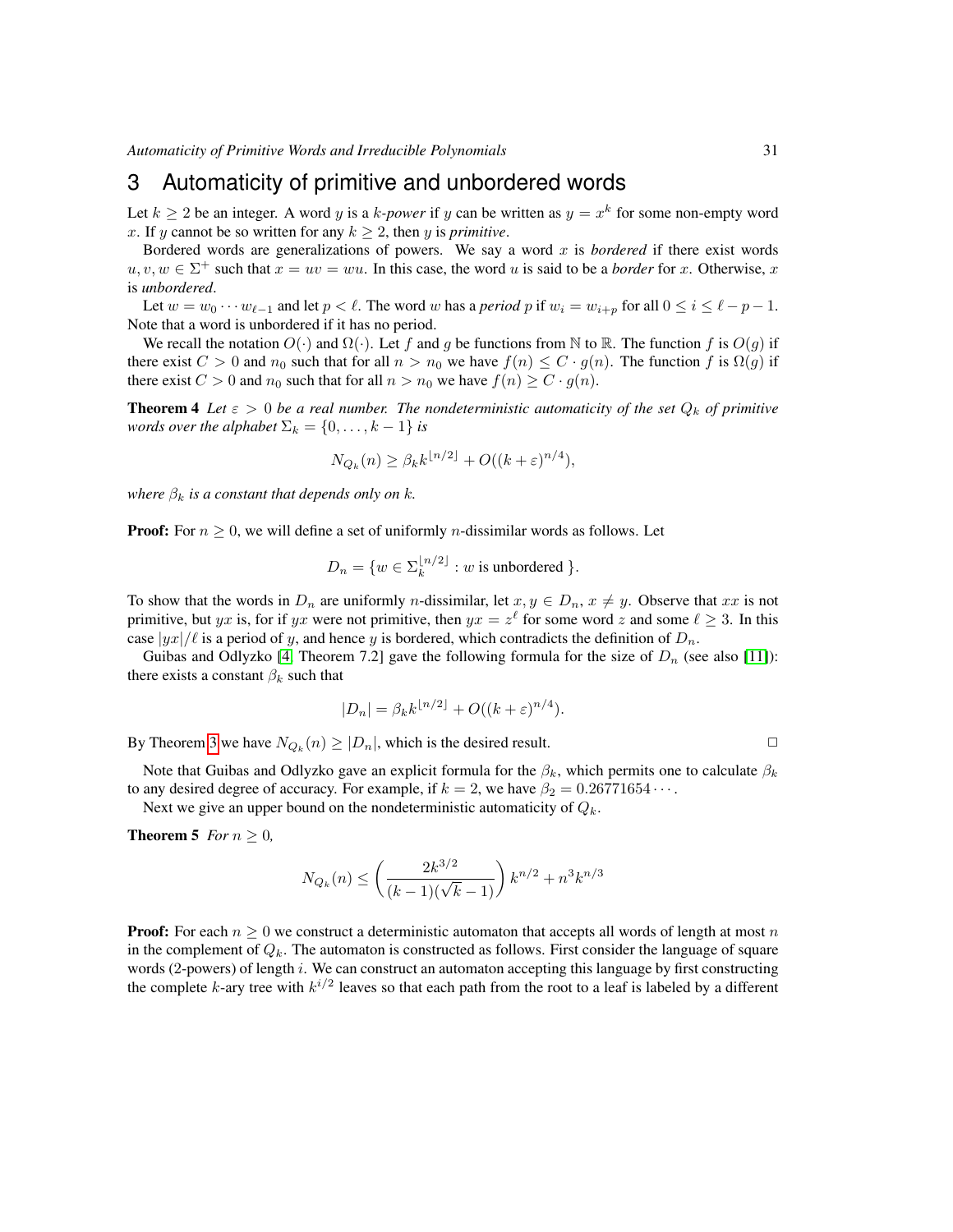

<span id="page-3-0"></span>Fig. 1: An automaton accepting binary squares of length 6

word of length  $i/2$ . We then make a copy of this tree, but reflected, so that the arrows are directed away from the leaves towards the root of the tree. The leaves of the first tree are identified with the leaves of the second tree. This construction is illustrated in Figure [1,](#page-3-0) which shows the automaton accepting all binary squares of length 6. In the figure, dotted lines connect states to be identified, and transitions not shown go to a sink state.

The left tree has

$$
\frac{k^{(i/2)+1}-1}{k-1}
$$

states, so the automaton for the squares of length  $i$  has at most

$$
2\left(\frac{k^{(i/2)+1}-1}{k-1}\right)
$$

states.

For each  $d > 2$ , to accept d-powers of length i we simply construct a tree with  $k^{i/d}$  leaves so that each path from the root to a leaf is labeled by a different d-power of length i. This tree has at most  $ik^{i/d}$  states.

To create the automaton accepting all non-primitive words of length  $i$ , we can combine all of these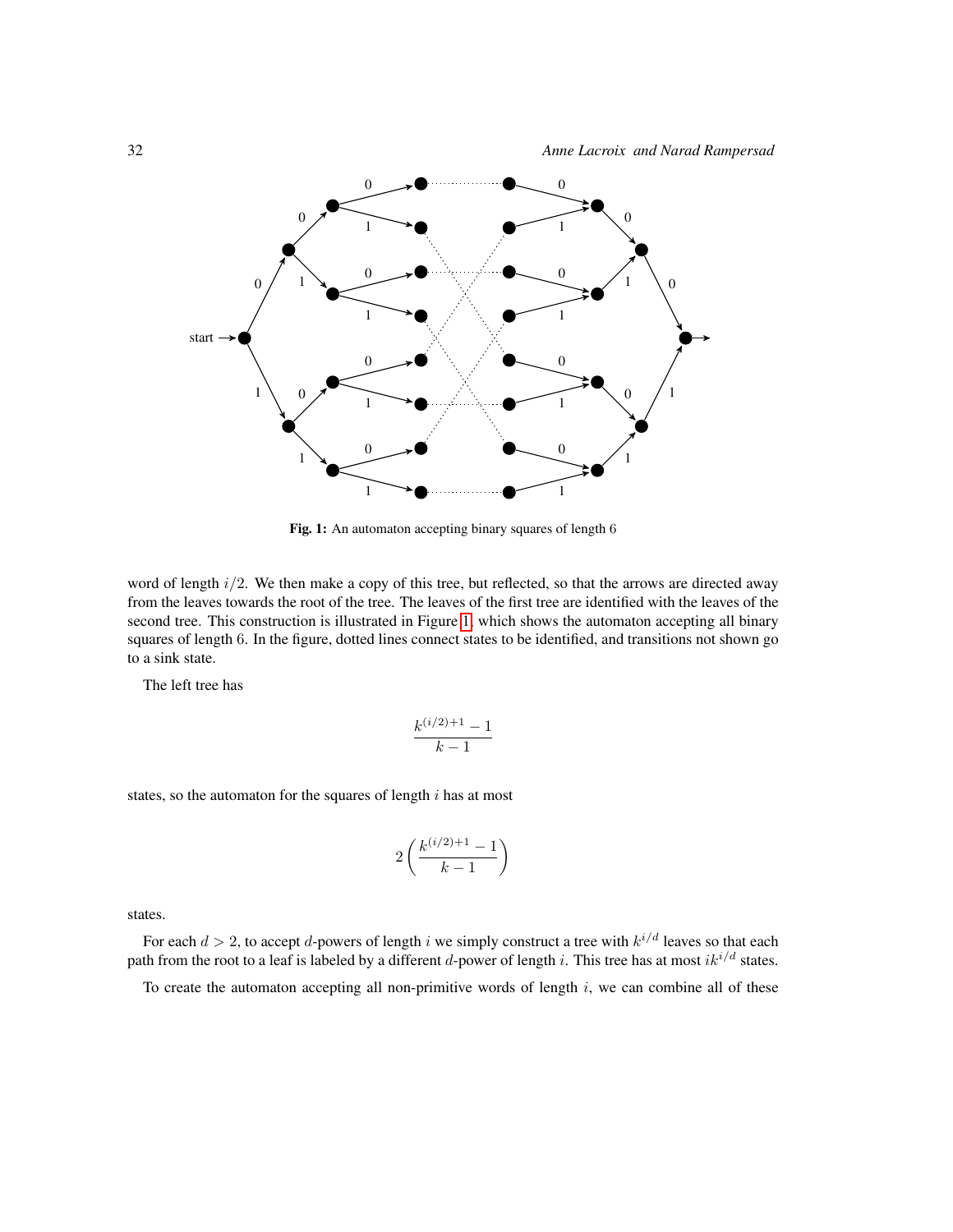automata, sharing edges and transitions whenever possible. The resulting automaton has at most

$$
2\left(\frac{k^{(i/2)+1}-1}{k-1}\right) + \sum_{\substack{d|i \ d>2}} ik^{i/d}
$$
  
\n
$$
\leq \left(\frac{2k}{k-1}\right)k^{i/2} + \sum_{\substack{d|i \ d>2}} ik^{i/d}
$$
  
\n
$$
\leq \left(\frac{2k}{k-1}\right)k^{i/2} + \sum_{\substack{d|i \ d>2}} ik^{i/3}
$$
  
\n
$$
\leq \left(\frac{2k}{k-1}\right)k^{i/2} + i^2k^{i/3}
$$

states.

We can therefore can construct an automaton accepting all non-primitive words of length at most  $n$ using at most

$$
\sum_{i=1}^{n} \left( \left( \frac{2k}{k-1} \right) k^{i/2} + i^2 k^{i/3} \right)
$$
\n
$$
\leq \frac{2k}{k-1} \sum_{i=1}^{n} k^{i/2} + \sum_{i=1}^{n} i^2 k^{i/3}
$$
\n
$$
\leq \frac{2k}{k-1} \left( \frac{k^{(n+1)/2} - \sqrt{k}}{\sqrt{k-1}} \right) + \sum_{i=1}^{n} i^2 k^{i/3}
$$
\n
$$
\leq \frac{2k}{k-1} \left( \frac{k^{(n+1)/2} - \sqrt{k}}{\sqrt{k-1}} \right) + n^3 k^{n/3}
$$
\n
$$
\leq \left( \frac{2k^{3/2}}{(k-1)(\sqrt{k}-1)} \right) k^{n/2} + n^3 k^{n/3}
$$

states. Since this automaton is deterministic, the automaton accepting  $Q_k$  has at most this many states as well. well.  $\Box$ 

Next we consider the language of unbordered words.

**Theorem 6** Let  $\varepsilon > 0$ . The nondeterministic automaticity of the set UB<sub>k</sub> of unbordered words over the *alphabet*  $\Sigma_k$  *is* 

$$
N_{UB_k}(n) = \Omega((k - \varepsilon)^{n/2}).
$$

**Proof:** For each  $\epsilon > 0$  there exists j such that the number of words of length m over a k-letter alphabet that avoid  $1^j$  is  $\Omega((k - \varepsilon)^m)$  (see for example the analysis given in the section "Longest runs" starting on p. 308 of [\[2\]](#page-7-14)). Fix such a j. For  $n \ge 2(j + 2)$  we define

$$
D_n = \{0w01^j : |w| = \lfloor n/2 \rfloor - (j+2) \text{ and } w \text{ does not contain } 1^j\}.
$$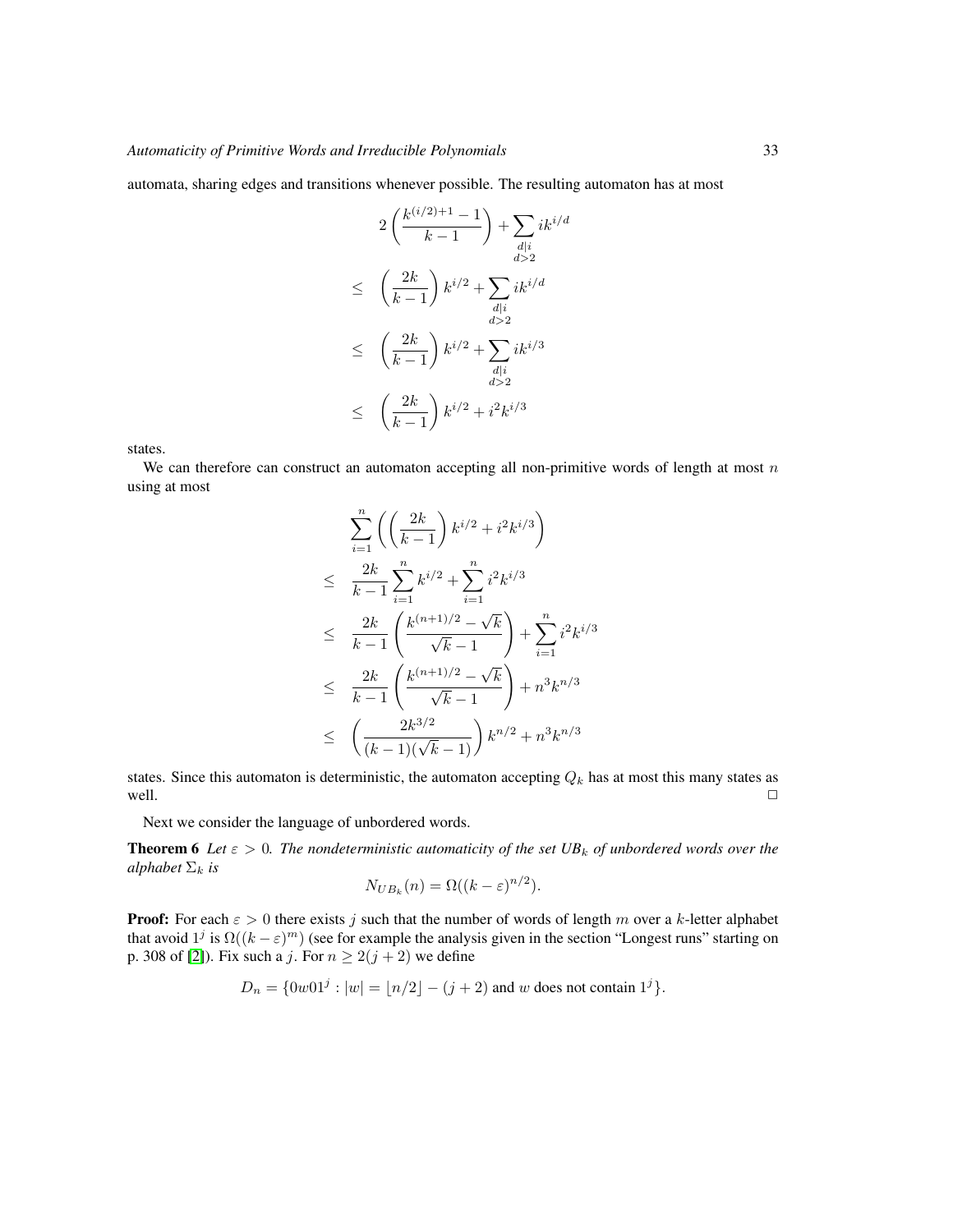To show that the words in  $D_n$  are uniformly n-dissimilar, let  $x, y \in D_n$ ,  $x \neq y$ . Since  $x, y \in D_n$ , there exist  $w_1$  and  $w_2$  such that

$$
x = 0w_1 01^j
$$
 and  $y = 0w_2 01^j$ .

Clearly xx is bordered; however,  $xy$  is not bordered. Suppose to the contrary that  $xy$  has a border b. Since b is a non-empty prefix of  $xy$ , it must begin with 0; since it is also a suffix, it must end with  $1<sup>j</sup>$ . However xy contains only one occurrence of  $1<sup>j</sup>$  apart from the occurrence at the end. It follows that  $b = x$ , and since b is also a suffix of xy and  $|x| = |y|$ , we must also have  $b = y$ . Thus  $x = y$ , which is a contradiction. Since  $|D_n| = \Omega((k-\varepsilon)^{n/2-(j+2)}) = \Omega((k-\varepsilon)^{n/2})$ , we have the result by Theorem [3.](#page-1-0)

## 4 Irreducible polynomials

In this section we consider the automaticity of the language of representations of irreducible polynomials over a finite field with respect to some base b.

Let F be a field with q elements. Let  $\mathbb{F}[X]$  be the polynomial ring over F. If  $f \in \mathbb{F}[X]$  we denote its degree by deg f. Let B be an integer and let  $\mathbb{F}[X]_{\leq B}$  denote the set of polynomials over  $\mathbb F$  of degree strictly less than B. If b is a fixed non-constant polynomial, then any polynomial f can be written uniquely as

$$
f = \sum_{i=0}^{\ell} c_i b^{\ell-i}, \quad c_0 \neq 0,
$$

where each  $c_i$  has degree less than deg  $b$ .

We define a function  $\Psi : \mathbb{F}[X]_{\leq B} \to \mathbb{F}^B$  by

$$
\Psi(f) := (\underbrace{0, \ldots, 0}_{B-N-1}, F_0, \ldots, F_N)
$$

if  $f = F_0 X^N + \cdots + F_N$ . The word  $[f]_b := \Psi(c_\ell) \Psi(c_{\ell-1}) \cdots \Psi(c_0)$  over the alphabet  $\mathbb{F}^B$  is the brepresentation of f. By convention, the representation of the zero polynomial is  $\varepsilon$ . Given a b-representation  $w \in (\mathbb{F}^B)^*$ , we denote its value in  $\mathbb{F}[X]$  by  $\langle w \rangle_b$ . Note that we have chosen to write f starting with the least significant "digit" and ending with the most significant "digit".

A set  $\mathcal{T} \subseteq \mathbb{F}[X]$  is *b-recognizable* if the language

$$
[\mathcal{T}]_b = \{ [f]_b : f \in \mathcal{T} \} \subseteq (\mathbb{F}^B)^*
$$

is regular. Rigo and Waxweiler [\[15\]](#page-7-7) proved that for any base b, the set of irreducible polynomials over  $\mathbb F$ is not b-recognizable.

Let  $\mathcal{T} \subset \mathbb{F}[X]$  and let b be a non-constant polynomial. The b-automaticity of  $\mathcal{T}$  is denoted by  $A^b_{\mathcal{T}}(n)$ and is defined as the automaticity  $A_L^b(n)$  of the language  $L = \{[f]_b : f \in \mathcal{T}\}.$ 

<span id="page-5-1"></span>Theorem 7 *There exists a constant* B *such that the set* S *of monic irreducible polynomials over* F *has* b-automaticity  $A_{\mathcal{S}}^{b}(n) \geq q^{Bn}/Bn + O(q^{Bn/2}/Bn)$ .

<span id="page-5-0"></span>The main tool for the proof of this theorem is the following result of Hsu [\[6,](#page-7-15) Corollary 3.4].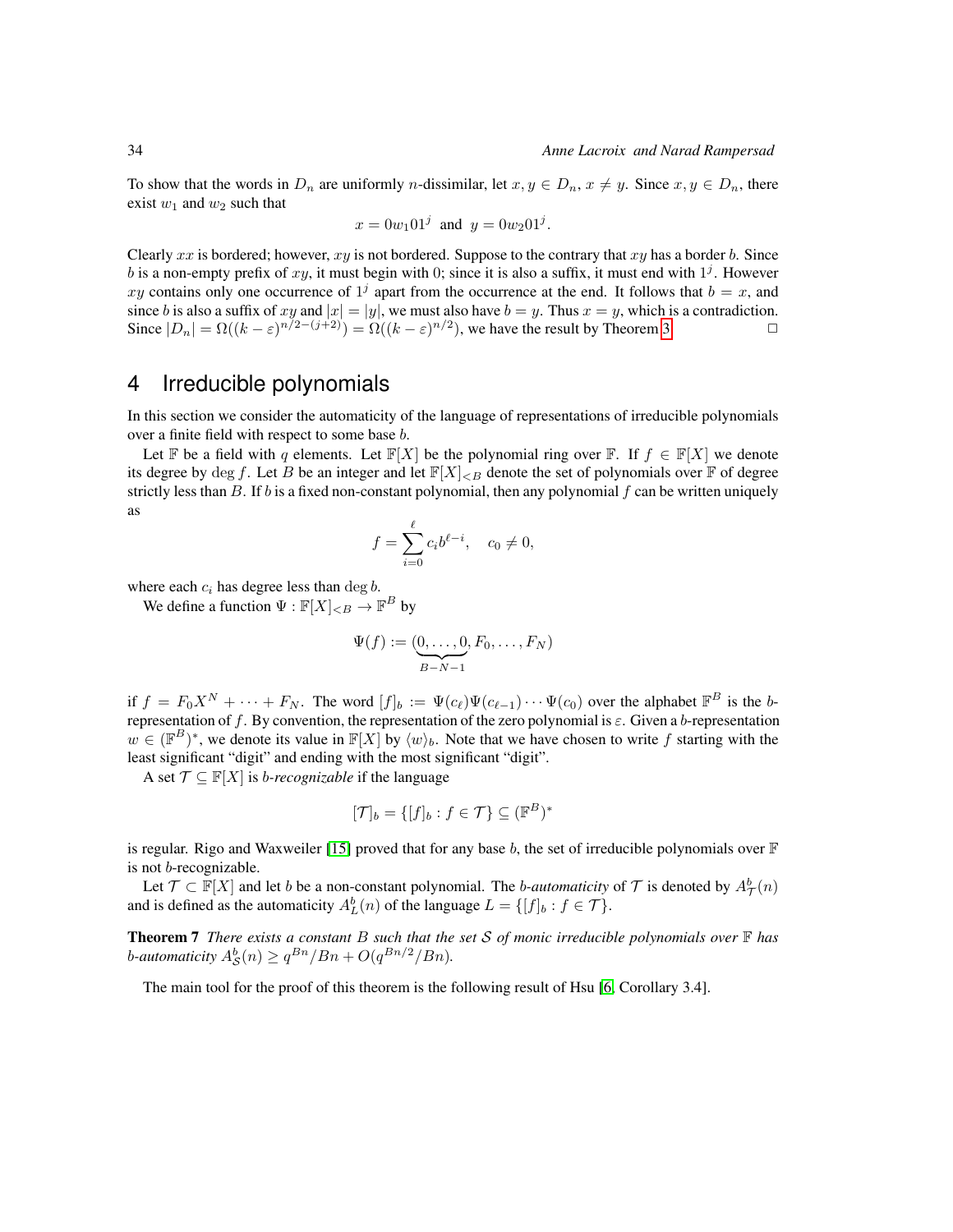**Theorem 8** Let a and m be polynomials over  $\mathbb F$  such that  $(a, m) = 1$ . Let  $\#S_N(a, m)$  denote the *number of monic irreducible polynomials of degree* N *congruent to* a *modulo* m *and let* M = deg m*. If*  $q^{N/2}$   $>$   $(3 + M)q^M$  then

$$
\#S_N(a,m)\geq 1.
$$

The proof of the following lemma is similar to that of [\[16,](#page-7-5) Lemma 6], which is in turn based on an idea found in  $[5]$  and  $[1]$ .

<span id="page-6-0"></span>**Lemma 9** Let  $d \in \mathbb{F}[X]$  *such that*  $\deg d > 0$  *and let*  $f, g \in \mathbb{F}[X]_{< \deg d}$  *such that*  $f \neq g$  *and*  $(d, f) =$  $(d, g) = 1$ . Then there exists a constant  $C_q$  and a polynomial h such that  $hd + f$  is irreducible and  $hd + g$ *is not irreducible, where*  $\deg h \leq C_q \deg d$ .

**Proof:** By Theorem [8](#page-5-0) there exist a constant C and a polynomial  $h_0$  such that  $r = h_0d + f$  is irreducible, where deg  $h_0 \leq C$  deg d. If  $s = h_0d + g$  is reducible, we are done. Otherwise, since  $(sd + r, sd) = 1$ , by Theorem [8](#page-5-0) again, there exists  $h_1$  such that  $h_1(sd) + (sd+r)$  is irreducible, where deg  $h_1 \leq C(\text{deg } sd)$  $C(\deg s + \deg d)$ . However,  $h_1(sl) + (sd + s)$  is a multiple of s and hence is reducible. Therefore we set  $h = s(h_1 + 1) + h_0$ . Furthermore, we have

$$
deg h \leq max{deg h_1 + deg s, deg h_0}
$$
  
\n
$$
\leq max{C(2 deg s + deg d), C deg d}
$$
  
\n
$$
\leq C(2 deg s + deg d)
$$
  
\n
$$
\leq C(2(C deg d) + 2(deg d))
$$
  
\n
$$
\leq 2C(C + 1)(deg d).
$$

We may thus take  $C_q = 2C(C + 1)$  to complete the proof.

**Proof of Theorem [7:](#page-5-1)** To prove Theorem [7](#page-5-1) we will contruct a set  $D_n$  of *n*-dissimilar words for  $[\mathcal{S}]_b$ . Let  $C_q$  be as in Lemma [9.](#page-6-0) Let

$$
D_n = \{ [f]_b : f \in \mathcal{S}, (f, b) = 1, \deg f = (n \deg b)/(1 + C_q) \}.
$$

Note that all words in  $D_n$  have the same length. Consider two elements  $x, y \in D_n$ . Let  $f = \langle x \rangle_b$ ,  $g = \langle y \rangle_b$ . By Lemma [9,](#page-6-0) there exists h such that  $hb^{|x|} + f$  is irreducible and  $hb^{|x|} + g$  is not, where  $\deg h = C_q \deg b^{|x|}$ . Let  $z = [h]_b$ . Then  $xz \in [\mathcal{S}]_b$  and  $yz \notin [\mathcal{S}]_b$ . Since  $\deg h = C_q \deg b^{|x|}$ , we have  $|z| \deg b = C_q |x| \deg b$ , and so  $|z| = C_q |x|$ . Since  $\deg f = (n \deg b)/(1+C_q)$ , we have  $|x| = n/(1+C_q)$ . Hence  $|xz| = n/(1+C_q) + C_q|x| = n/(1+C_q) + C_q(n/(1+C_q)) = n$ .

We now estimate the size of  $\tilde{D}_n$ . Let  $B = \deg b/(1+\tilde{C}_q)$ . Note that there are  $q^{Bn}/Bn + O(q^{Bn/2}/Bn)$ monic irreducible polynomials in  $F[X]$  of degree  $B_n$ . Since  $\deg b$  is a constant, there are at most a constant number of polynomials f that divide b. Hence  $|D_n| = q^{Bn}/Bn + O(q^{Bn/2}/Bn)$ .

#### Acknowledgments

We thank Michel Rigo for suggesting to us the problem of the automaticity of the irreducible polynomials and for his helpful comments. We also thank Jeffrey Shallit for interesting discussions on the subject of automaticity.